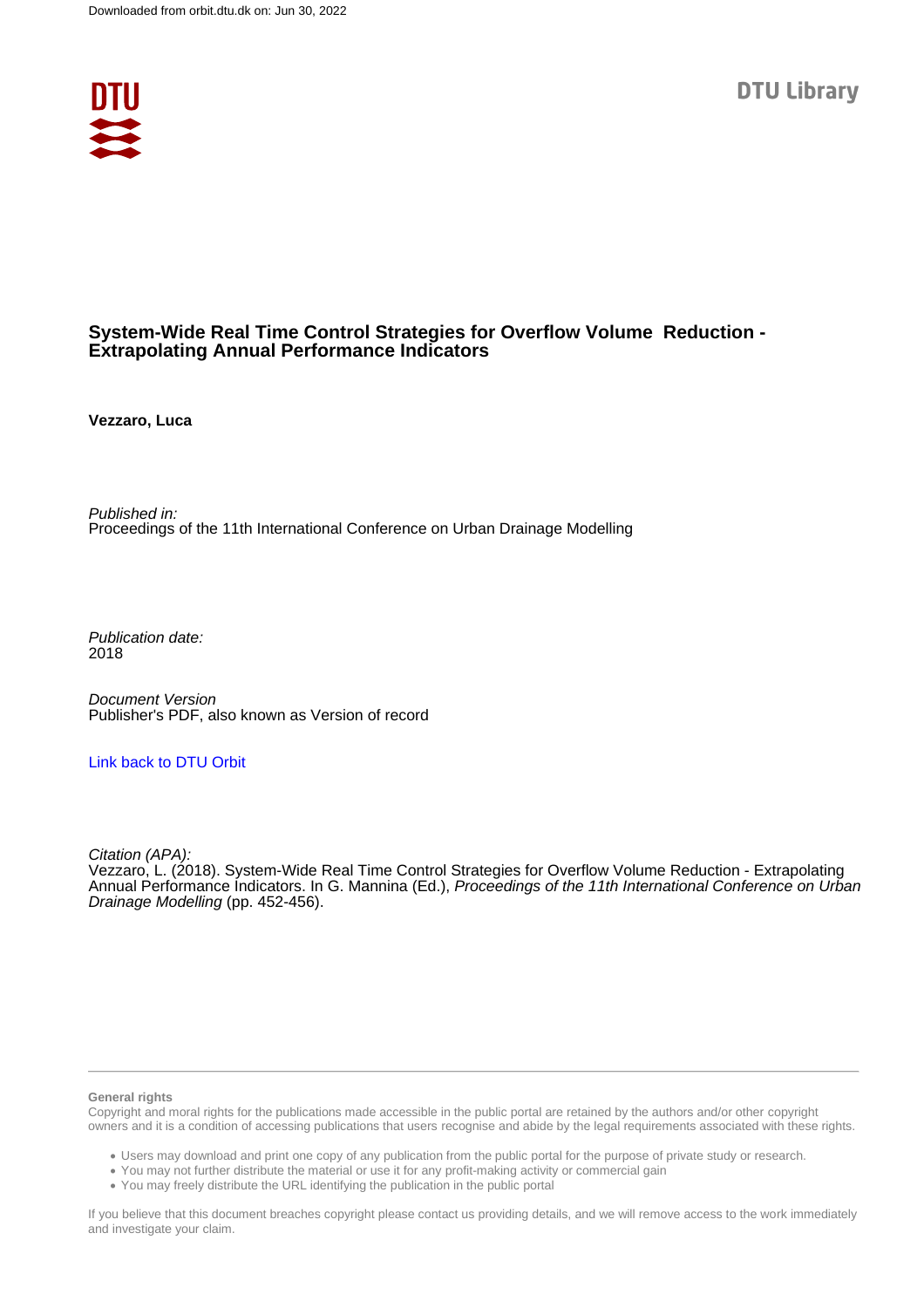

11<sup>th</sup> International Conference on **Urban Drainage Modelling** 23-26 Sep | Palermo - Italy

# **System-Wide Real Time Control Strategies for Overflow Volume Reduction - Extrapolating Annual Performance Indicators**

Luca Vezzaro<sup>1,2</sup>

1Technical University of Denmark, Deparment of Environmental Engineering (DTU Environment), Bygningstorvet, building 115, 2800 Kongens Lyngby, Denmark, luve@env.dtu.dk 2 Krüger A/S, Veolia Water Technologies, Gladsaxevej 363, 2860 Søborg, Denmark

**Abstract:** Advanced real time control strategies of sewer networks can provide a significant contribution to the reduction of overflow volumes. Before full-scale implementation, these strategies need to be tested over long-time periods to calculate key performance indicators, such as yearly reduction in overflow volumes. This evaluation is often hindered by lack of sufficiently long data series. A new method was proposed to extrapolate yearly CSO reduction performance by using simulations of a limited number of CSO events. This article evaluates the precision of this extrapolation method by testing its precision in estimating CSO volumes yearly reduction for a synthetic example and a case study in Copenhagen (Denmark). The results showed a minor difference (2-3%) in the estimated CSO reduction for the synthetic example. However, the method overestimated the yearly CSO reduction for the real case study, mainly due to yearly variation and to nonlinearity in the performance of control strategies. These preliminary results suggested that the extrapolation method converges with a lower number of CSO events compared to a simple sum of CSO volumes. Both the methods are thus suggested to obtain a more precise estimation of the yearly performance of advanced real time control strategies.

**Keywords:** Real Time Control, Model Predictive Control, Key Performance Indicators

### **1. INTRODUCTION**

The digital transformation of the water sector is creating great opportunities for the implementation of new online control strategies, which ranges from local controls to systemwide optimization strategies (García et al., 2015; Lund et al., in press). System-wide Real Time Control (RTC) and Model-Predictive-Control (MPC) strategies, have been implemented at full scale (Mollerup et al., 2017) and in few cases a long-term evaluation of their environmental benefits is available (Fradet et al., 2011). Model-based evaluation of control strategies is therefore required by existing guidelines for control implementation (see for the example the German M180 guidelines - Schutze et al., 2008).

Given the highly spatial and temporal variability of rainfall, performance assessment of control strategies requires long-term simulations, i.e. the evaluation cannot be limited to few event in order to fully represent inter-event variability. Also, performance indicators are often expressed on a yearly basis (e.g. yearly reduction in Combined Sewer Overflows (CSO) volume), rather than on an event basis.

Van Daal et al. (2017) presented a comprehensive framework for model-based assessment of RTC strategies. However, the proposed framework relies on extensive measurements which are difficult to obtain for complex full-scale systems. Lack of data is exacerbated when looking at MPC strategies, which also requires rainfall forecast data. Löwe et al. (2016), for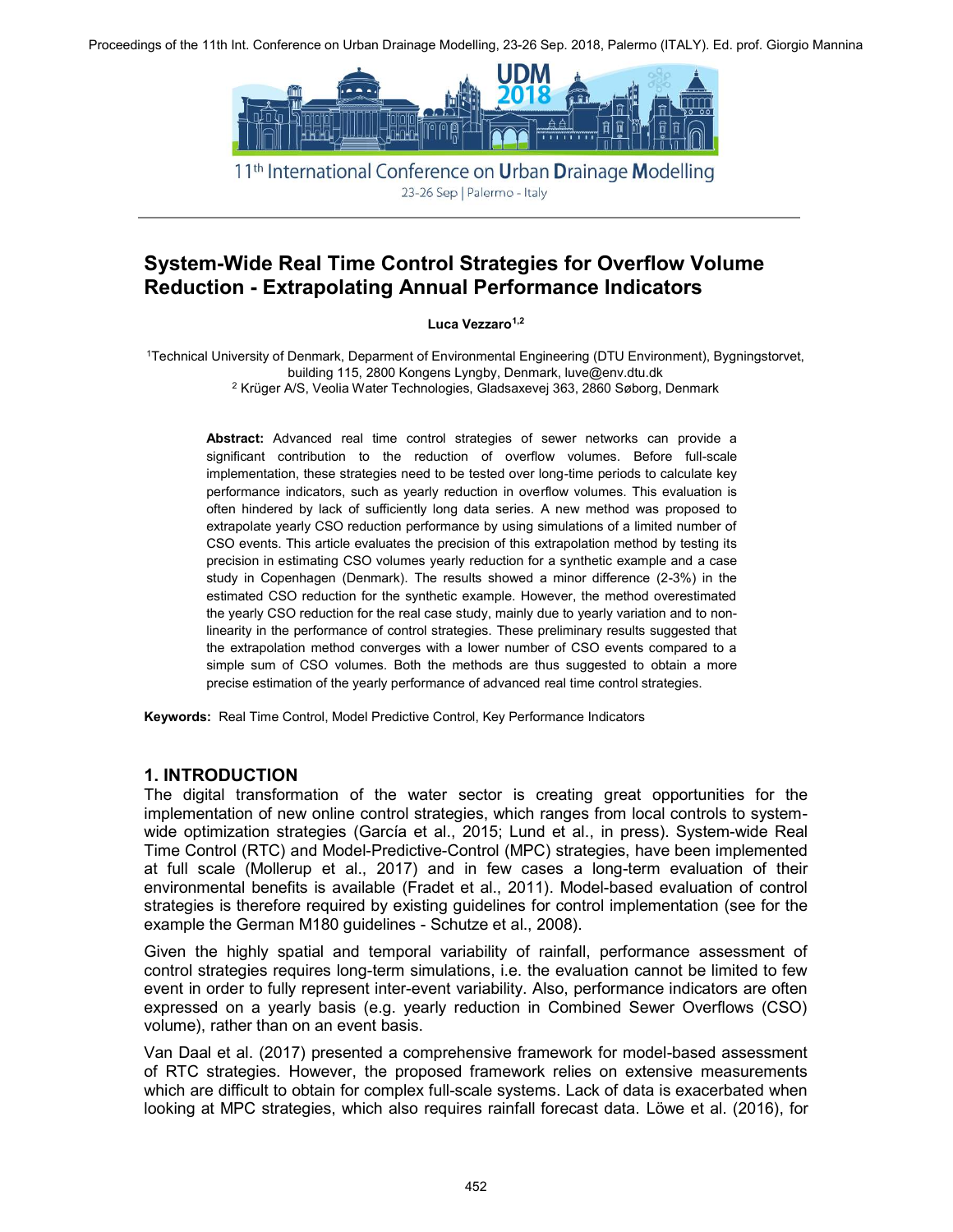

23-26 Sep | Palermo - Italy

example, starting from a total of 422 rains events, identified 130 CSO events, where only 98 were included in the control evaluation due to issues in the dataset.

Excessive simulation time is also a recognized issue that limits the number of simulated events. For example, Meneses et al. (2018) used a detailed hydrodynamic model to evaluate a MPC strategy and limited their analysis to 46 selected events over a 5-year period. In order to extrapolate long-term (yearly) performance indicators based on a limited number of simulations, Meneses et al. (2018) applied a method originally applied for estimation of Expected Annual Damages in urban flood risk assessment (Zhou et al., 2012; Olsen et al., 2015). This article aims at assessing the applicability of this method for evaluating RTC and MPC strategies (based on CSO volume reduction). Firstly, the extrapolation method is tested on a synthetic example. Results from the system presented in Löwe et al. (2016) are then used to assess the validity of the proposed method.

## **2. MATERIALS AND METHODS**

#### **2.1 Extrapolation method**

The proposed extrapolation method relies on the calculation of a CSO density curve f<sub>CSO</sub> (Figure 1), which is calculated by dividing the CSO volume for each event  $(V_{\text{CSO}})$  by its return period. The CSO volume can either be defined for a single discharge point or as a sum of discharges across a defined catchment. The return period should be based on the CSO frequency, but this requires the availability of long time series of overflow events. Since this is rarely available, the rainfall return period can also be used (as in Meneses et al., 2018). However, it should be underlined that the non-linear nature of overflow events does not necessarily ensure a direct relationship between rainfall and CSO frequency.

After calculating  $f_{\text{CSO}}$  for different scenarios (baseline and control strategy), the relative reduction in yearly CSO volume  $(ACSO)$  can be estimated as:

$$
\Delta CSO = 1 - \frac{\int f_{CSO,RTC}(u) du}{\int f_{CSO, baseline}(u) du}
$$
 (1)

where  $f_{\text{CSO,baseline}}(u)$  [m<sup>3</sup>/year] is the CSO density curve for the baseline scenario;  $f_{\text{CSO,RTC}}(u)$ [m<sup>3</sup>/year] is the CSO density curve for the control scenario, and *u* is the logarithm of the return period.



**Figure 1.** Schematization of the extrapolation method (adapted from Meneses et al., 2018)).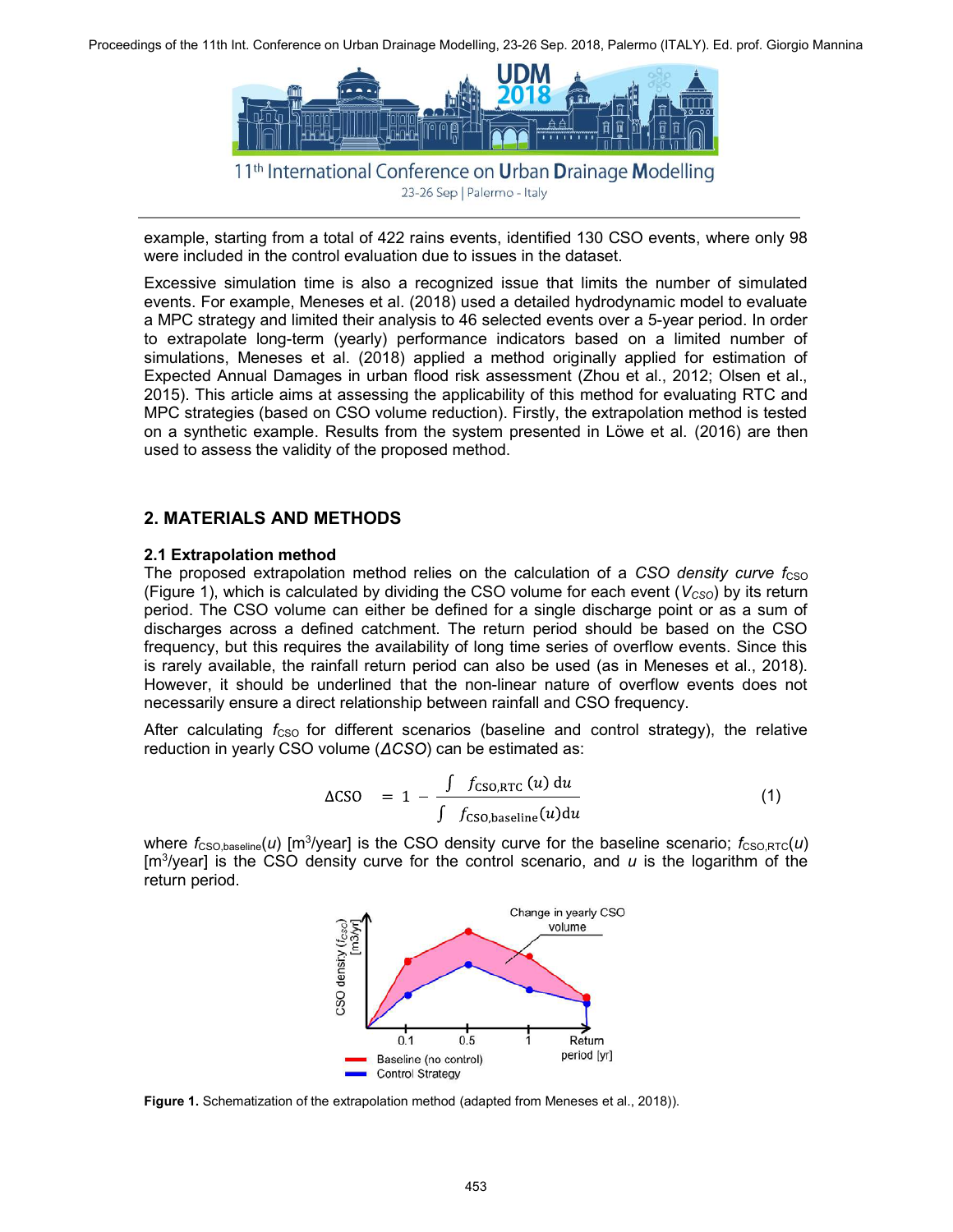

<sup>23-26</sup> Sep | Palermo - Italy

### **2.2 Case Studies**

*Synthetic Example*. A total of 1,000 CSO volumes for the baseline scenario (*V<sub>CSO,baseline*) were</sub> generated by sampling from a lognormal distribution (Figure 2 - left) and then randomly subdivided into 10 different years (i.e. there were 100 events for each year). The CSO volume for the control scenario ( $V_{CSORTC}$ ) was then calculated by assuming a non-linear relationship, defined based on the pattern observed in real case studies (Löwe et al., 2016; Meneses et al., 2018). According to this pattern, control is able to avoid all small events (reduction close to 100%), while it does not have a significant reduction effect on big events (i.e. where the magnitude of the event is bigger than the system storage capacity).

*Lynetten integrated MPC.* Simulated CSO volumes from the Lynetten catchment, located in the city centre of Copenhagen (Denmark) were used. The sum of discharges from 9 CSO structures was used to evaluate the control performance. The CSO volumes were simulated by using rainfall data from the period 2000-2013. These rain data resulted in 921 CSO events over 13 years (ranging from a minimum of 54 to a maximum of 84 CSO events per year). The integrated MPC strategy described in Löwe et al. (2016) was applied to the catchment, resulting in the CSO volumes shown in Figure 2 (right). It should be noted that for few events the control strategy resulted in an increased CSO volume compared to the original discharges.

# **2.3 Comparison Methodology**

For each case study the following steps were followed:

(a) yearly CSO reduction is calculated by using the whole available dataset ("true" CSO reduction);

(b) a subsample of CSO events is selected from a specific year (representing the situation where only limited event time series are available). The yearly reduction in CSO is extrapolated according to the methodology described in 2.1;

(c) step (b) is repeated with an increasing size of the subsample;

(d) the extrapolated CSO reduction is compared against the value obtained by using a simple sum of CSO volumes.

Points (b-d) were repeated 100 times in order to get a better overview of the precision and accuracy of the proposed methodology.



**Figure 2**. Comparison between CSO volumes without control (x-axis) and with control (y-axis) for all the analysed events. (left) Synthetic example. (right) Results for an integrated MPC strategy in the Lynetten catchment.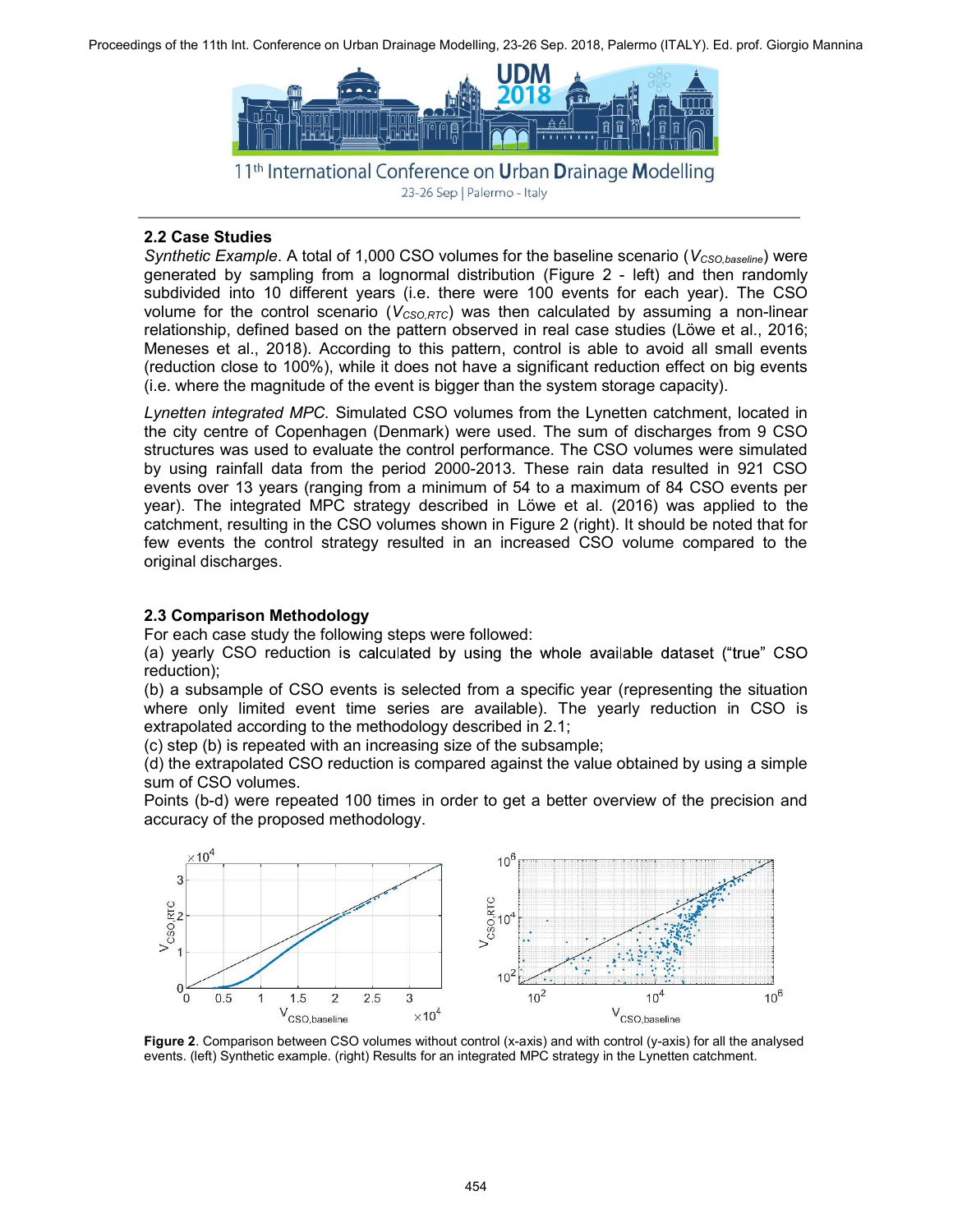

23-26 Sep | Palermo - Italy

#### **3. RESULTS AND DISCUSSION**

*Synthetic Example*. Figure 3 shows how the extrapolation method quickly converged to a CSO reduction with a limited subsample of CSO events (10-15). The traditional method, based on the simple sum of volumes, showed a lower accuracy and tended to a greater underestimation of the removal potential. Overall, the extrapolation method resulted in a slight overestimation of the yearly CSO reduction ("true" 38% - simulated 39%).

*Lynetten integrated MPC.* Figure 4 highlights the high variability in CSO volumes for the different years, resulting in different yearly reductions (ranging from a minimum of 11% to a maximum of 64%, with an average over the 13 year of 41%).

The tendency to overestimate CSO reduction shown in the synthetic example was exacerbated for this case. This bias is mostly due to the assumption in a monotone, linear relationship between CSO volume and its reduction. Since the control performance are not linearly proportional to the event magnitude (e.g. in the case of coupled rain events), the

integral of the function  $f_{\text{CSO,RTC}}$  is not monotone. Since the term  $\int f_{\text{CSO,RTC}}(u) du$  was calculated by using a trapezoidal integration rule

Nevertheless, the extrapolation method seems to converge to the final value more rapidly compared to simple arithmetic sum of CSO volumes. Also, the extrapolation method is less sensitive to the bias due to subsamples taken in years that are characterized by lower performance compared to the average value. For example, the control performance for 2007 and 2010 (Figure 4*)* were quite low (12.5% and 11.5%, respectively, against the 41% average), since these years where characterized by low-return period events. Nevertheless, the extrapolation method suggested an overall removal performance of around 20-30% (2007 data) and 40-30% (2010 data).



**Figure 3.** Estimated yearly reduction in CSO volume for the synthetic example by using the simple sum of CSO volumes (red) and the extrapolation method (blue) as function of number of sampled events. The lines shows the 5-95 percentiles for the 100 realizations.